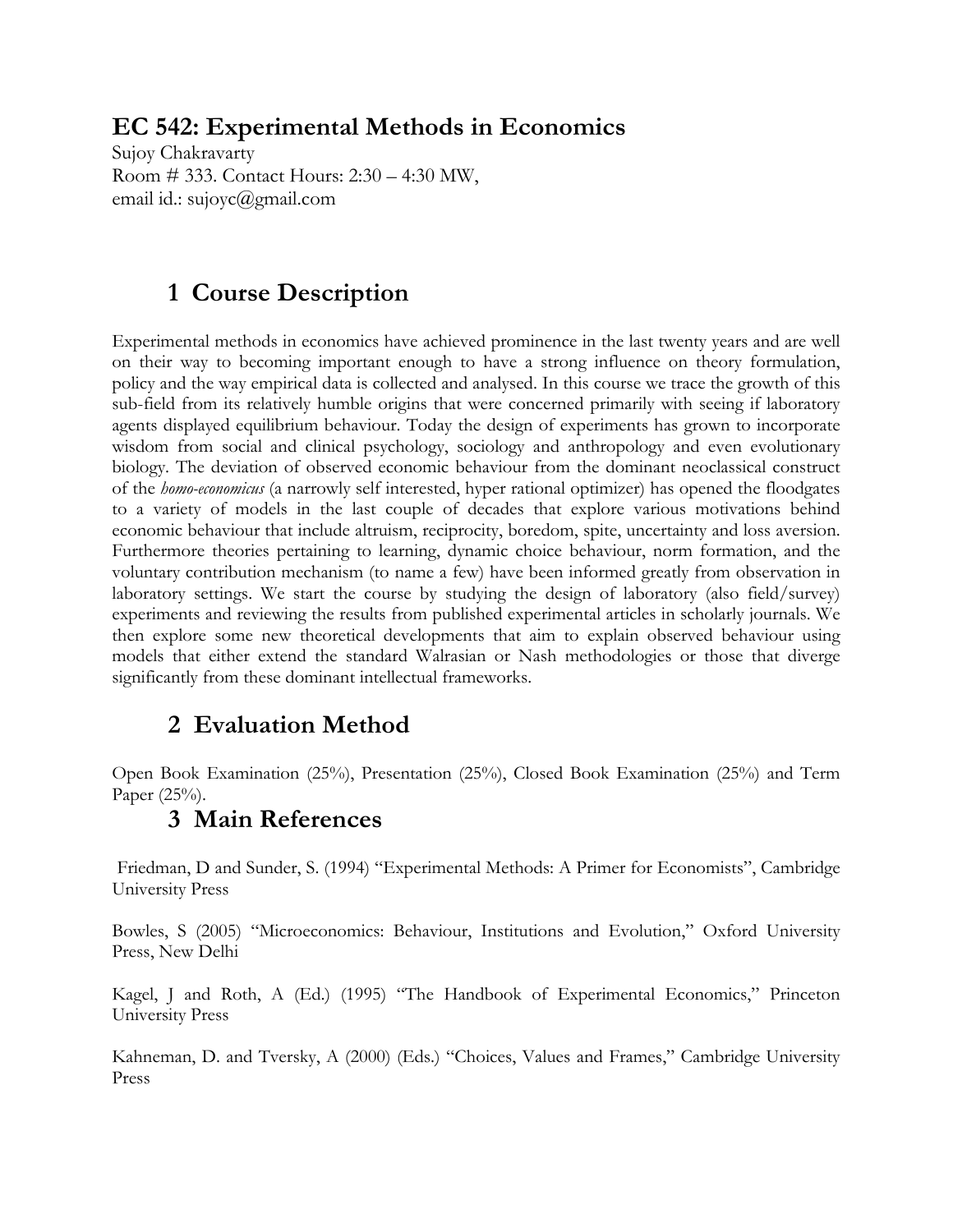Gibbons, R (1992) "Game Theory for Applied Economists," Princeton University Press

### **4 Topics**

#### **Market and Game Theory Experiments**

Andreoni, J. (1990) "Impure Altruism and Donations to Public Goods: A Theory of Warm-Glow Giving." *Economic Journal*, v. 100, June 1990, 464-477.

Andreoni, J. and John H. Miller (1993) "Rational Cooperation in the Finitely Repeated Prisoner's Dilemma: Experimental Evidence," *Economic Journal*, 103:418 (May), 570-585.

Andreoni, J. (1995) "Cooperation in Public Goods Experiments: Kindness or Confusion?" *American Economic Review*, v. 85, no. 4, September 1995, 891 - 904.

Berg, J., Dickhaut, J, and McCabe, K. (1995) "Trust, Reciprocity and Social History", *Games and Economic Behavior*, 10: 122-142

Cason, T.N. (1995), "Cheap Talk Price Signaling in Laboratory Markets," *Information Economics and Policy* 7 pp. 183-204

Cason, T. N (2003) "Testing Political Economy Models of Reform in the Laboratory" (with Vai-Lam Mui), *American Economic Review* 93 (Papers & Proceedings) (2003), pp. 208-212.

Cason, T. N and Tenorio, R (2002) "To Spin or Not to Spin? Natural Experiments from the Price is Right", *The Economic Journal*, 112:476 170 http://www.blackwellsynergy.com/doi/full/10.1111/1468-0297.0j678

Chakravarty, S. (2004), "Experimental Evidence on Product Adoption in the presence of Network Externalities", *Review of Industrial Organization*, 23(3\_4): 233-254, 2003

Dufwenberg, M. and Gneezy, U. (2000), "Price Competition and Market Concentration: An Experimental Study." *International Journal of Industrial Organization*, 18: 7-22.

Güth, W. (1995) "On Ultimatum Bargaining Experiments-A Personal Review," *Journal of Economic Behavior and Organization*, 27:3 (August), 329-344

Kagel, J. and Levin, D. (1985) "Individual bidder behavior in first price, private value auctions", *Economics Letters*, 19: 125-128

Kagel, J. and Levin, D. (1986) The Winner's Curse and Public Information in Common Value Auctions *The American Economic Review*, Vol. 76, No. 5. (pp. 894-920

Kreps, D. M., Paul Milgrom, John Roberts, and Robert Wilson (1982), "Rational Cooperation in the Finitely Repeated Prisoners' Dilemma," *Journal of Economic Theory* 27, 245-52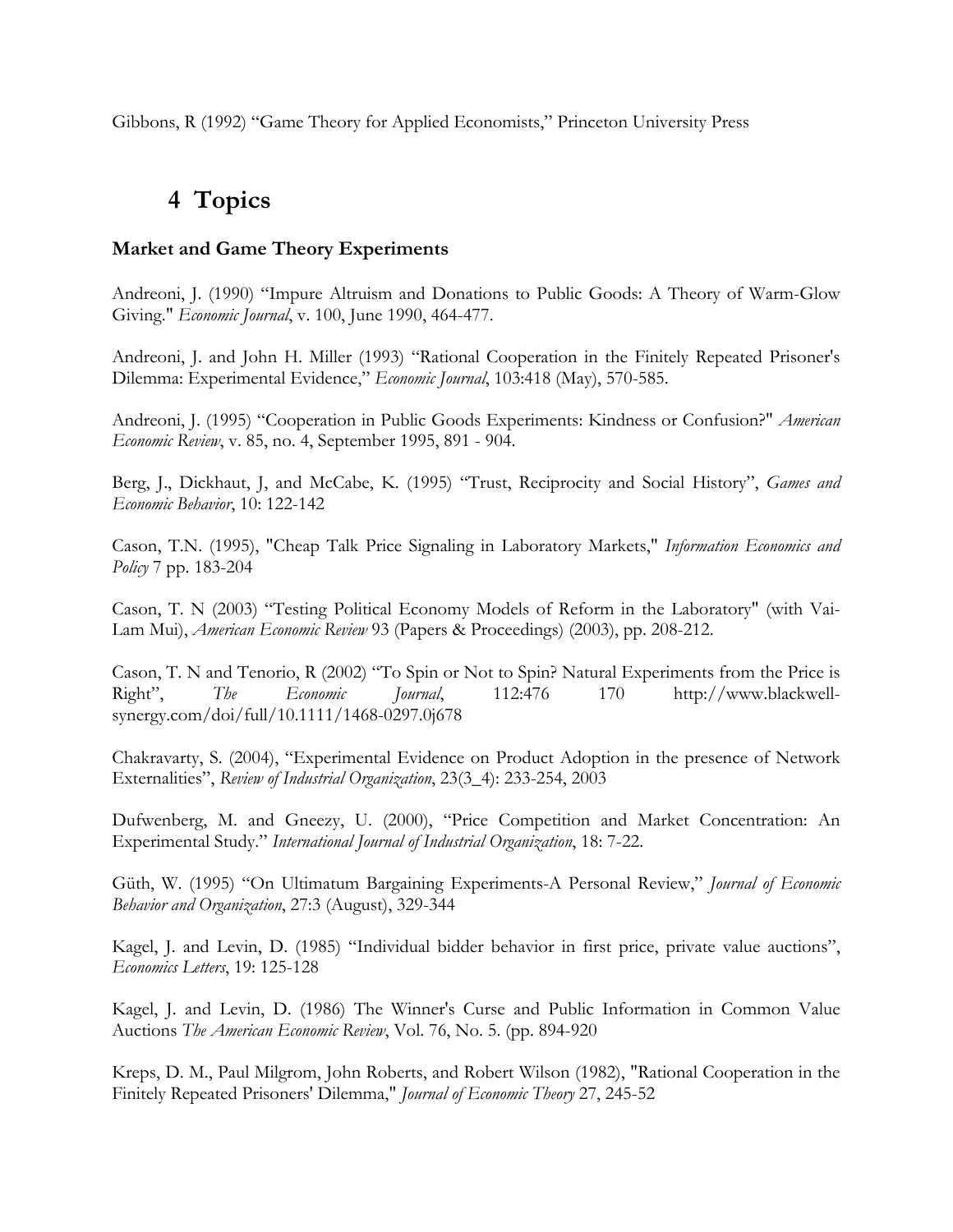Mehta, J, C. Starmer and R. Sugden (1994) "The Nature of Salience: An Experimental Investigation of Pure Coordination Games," *The American Economic Review*, Vol. 84, No. 3. (Jun., 1994), pp. 658- 673

Mookerjee D and Sopher B (1994) Learning behavior in an experimental matching pennies game *Games Economic Behaviour* 7: 62-91

Ochs, J. (1995) "Games with Unique, Mixed Strategy Equilibria: An Experimental Study". *Games and Economic Behaviour*, 10, pp. 202 -217

Selten, R. and R. Stoecker (1986), "End behavior in sequences of finite repeated prisoner's dilemma supergames," *Journal of Economic Behavior and Organization*, 7, 47-70

Smith, V. L., (1989) "Theory, Experiment and Economics," *Journal of Economic Perspectives*, 3:1, 151- 169.

Smith, V. L., (1994) "Economics in the laboratory," *Journal of Economic Perspectives*, 8:1, 151-169.

Van Huyck, J.B, Raymond C. Battalio, and R. O. Beil (1990) "Tacit Coordination Games, Strategic Uncertainty, and Coordination Failure," *The American Economic Review* 80(1), March 1990, 234-248.

#### **Decision Theory Experiments**

Chakravarty Sujoy, Harrison Glenn W, Haruvy Ernan E & Rutstrom Elisabet E, (2011) "Are You Risk Averse Over Other People's Money?" *Southern Economic Journal,* 77(4):901-913

Chakravarty, S. and Roy, J. (2009) "Recursive expected utility and the separation of attitudes towards risk and ambiguity: an experimental study," *Theory and Decision*, Springer, vol. 66(3): 199-228.

Holt, Charles A., and Laury, Susan K., "Risk Aversion and Incentive Effects," *American Economic Review*, 92(5), December 2002, 1644-1655.

Holt, C and Laury, S (2005) "Further Reflections on Prospect Theory," Experimental Economics Center Working Paper Series 2006-23, Experimental Economics Center, Andrew Young School of Policy Studies, Georgia State University.

Gigerenzer, G., and Brighton, H. (2009) ["Homo heuristicus: Why biased minds make better](http://citrixweb.mpib-berlin.mpg.de/montez/upload/PaperLibrary/GGBrighton_HomoHeuristicus-1.pdf)  [inferences.](http://citrixweb.mpib-berlin.mpg.de/montez/upload/PaperLibrary/GGBrighton_HomoHeuristicus-1.pdf)" *Topics in Cognitive Science, 1,* 107–143.

Kahneman, Daniel, and Amos Tversky (1979) "Prospect Theory: An Analysis of Decision Under Risk," *Econometrica*, 47:2 (March), 263-291

Tversky, A. and Kahneman, D, 1992. "Advances in Prospect Theory: Cumulative Representation of Uncertainty," *Journal of Risk and Uncertainty*, Springer, vol. 5(4), pages 297-323, October.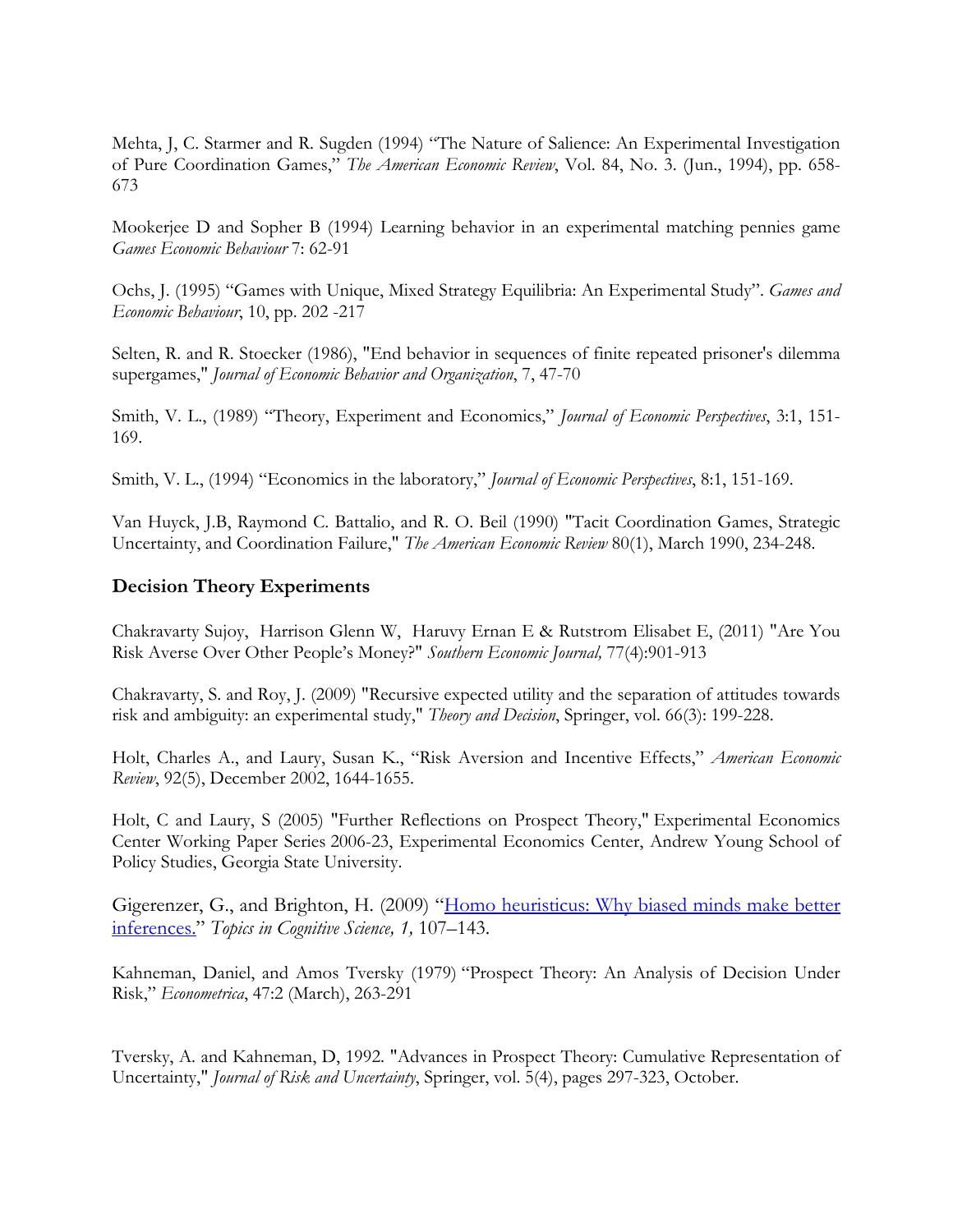Tversky, A and Kahneman, D (1979) "Prospect Theory: An Analysis of Decision under Risk", *Econometrica*, 47(2), 263–292

#### **Field and Survey Experiments**

Banerjee, A, S. Cole, Duflo, E., Linden, L (2007) "Remedying Education: Evidence from Two Randomized Experiments in India," Poverty Action Lab Working Paper.

Bertrand, Marianne and Sendhil Mullainathan (2004) "Are Emily and Greg More Employable than Lakisha and Jamal? A Field Experiment on Labor Market Discrimination," *American Economic Review*, 2004, 94, (4), 991-1013

Binswanger, Hans P. (1981) Attitudes Toward Risk: Experimental Measurement in Rural India, *American Journal of Agricultural Economics* 62:3, pp. 395–407

Carpenter, Jeffrey P., Glenn W. Harrison and John A. (2005) List Field Experiments in Economics: An Introduction, In J. Carpenter, G.W. Harrison and J.A. List (eds.), Field Experiments in Economics (Greenwich, CT: JAI Press, Research in Experimental Economics, Volume 10, 2005).

Sujoy Chakravarty, Carine Sebi, E. Somanathan, and Emmanuel Theophilus (2009) "The Demographics of cooperation: Evidence from a field experiment in the Gori-Ganga Basin" CSH Occasional paper No. 29.

Fershtman, C. and Uri Gneezy (2001) "Discrimination In A Segmented Society: An Experimental Approach*" The Quarterly Journal of Economics* 116(1), 351-377

Glenn W. Harrison and John A. List (2004) "Field Experiments," *Journal of Economic Literature*, 42(4), December 2004, 1013-1059.

Henrich, Joseph; Robert Boyd, Samuel Bowles, Colin Camerer, Herbert Gintis, Richard McElreath and Ernst Fehr (2001) "In Search of Homo Economicus: Experiments in 15 Small-Scale Societies," *American Economic Review* 91:2, pp. 73–79.

Lucking-Reiley, D. (1999) "Using Field Experiments to Test Equivalence Between Auction Formats: Magic on the Internet." *American Economic Review*, December 1999, vol. 89, no. 5, pp.1063-1080.

Richard Sosis and Bradley Ruffle (2003) "Religious Ritual and Cooperation: Testing for a Relationship on Israeli Religious and Secular Kibbutzim," *Current Anthropology*, 44:5, 713-722.

#### **Review Papers**

Chakravarty, S. (2012) "Experimental Study of Behaviour in Economics: Origins and Current Directions" *Contemporary Issues and Ideas in Social Sciences*, 7: 2012.

Chakravarty, S., Friedman, D., Gupta, G., Mitra, S. and Sunder, S. (2011)"Experimental